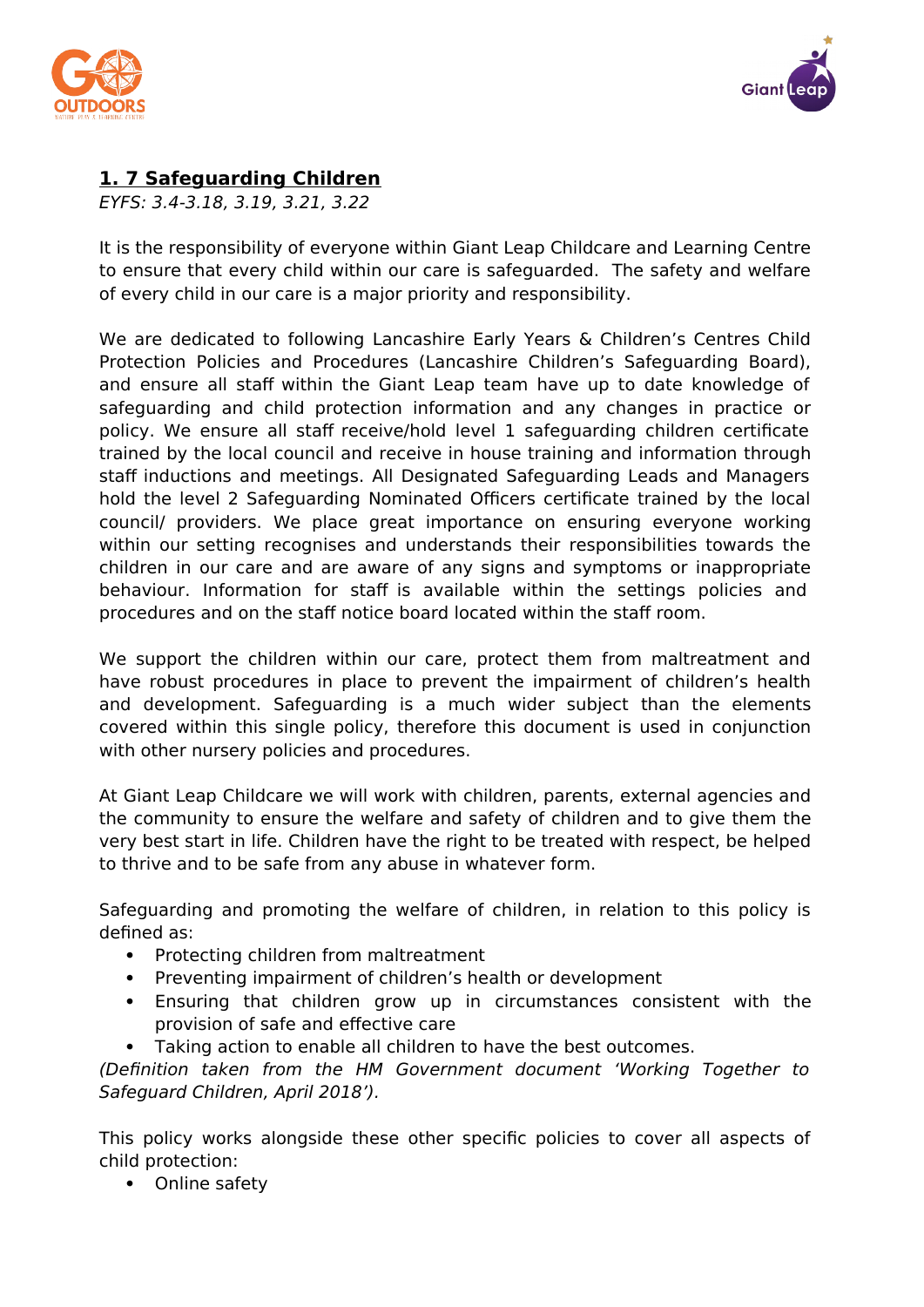- Human Trafficking and Modern Slavery
- Prevent Duty and Radicalisation
- Domestic Violence, Honour Based Violence (HBV) and Forced Marriages
- Looked After Children

# **Policy intention**

To safeguard children and promote their welfare we will:

- Create an environment to encourage children to develop a positive selfimage
- Provide positive role models and develop a safe culture where staff are confident to raise concerns about professional conduct
- Support staff to notice the softer signs of abuse and know what action to take
- Encourage children to develop a sense of independence and autonomy in a way that is appropriate to their age and stage of development
- Provide a safe and secure environment for all children
- Promote tolerance and acceptance of different beliefs, cultures and communities
- Help children to understand how they can influence and participate in decision-making and how to promote British Values through play, discussion and role modelling
- Always listen to children
- Provide an environment where practitioners are confident to identify where children and families may need intervention and seek the help they need
- Share information with other agencies as appropriate.

Our practitioners have a clear commitment to protecting children and promoting welfare. Should anyone believe that this policy is not being upheld, it is their duty to report the matter to the attention of the Senior Nursery Manager at the earliest opportunity.

# **The Legal Framework and Definitions for this Policy is based on:**

- Safeguarding Vulnerable Groups Act (2006)
- Children Act 1989 and 2004
- Childcare Act 2006
- Children and Social Work Act 2017
- The Statutory Framework for the Early Years Foundation Stage (EYFS) 2017
- Working together to safeguard children 2018
- Keeping children safe in education 2019
- Data Protection Act 2018 -GDPR
- What to do if you're worried a child is being abused 2015
- Counter-Terrorism and Security Act 2015.
- Inspecting Safeguarding in Early Years & Skills Settings (2019)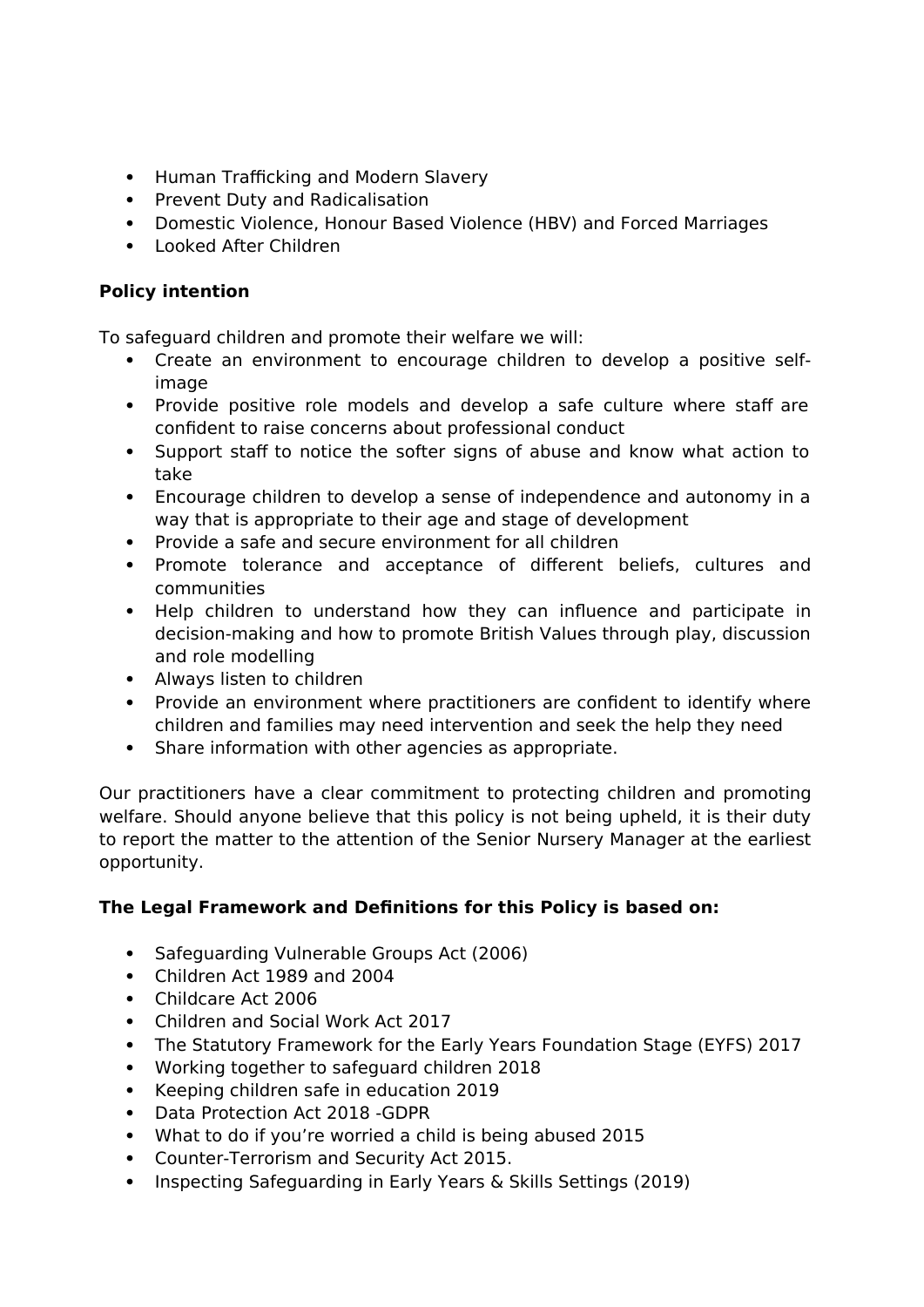Practitioners have a duty to protect and promote the welfare of children. Due to the many hours of care we are providing, staff will often be the first people to sense that there may be a problem. They may well be the first people in whom children confide about abuse or to spot changes in a child's behaviour which may indicate abuse. The nursery has a duty to be aware that abuse does occur in our society.

This statement lays out the procedures that will be followed if we have any reason to believe that a child in our care is subject to welfare issues including physical, sexual, emotional abuse or neglect.

Our prime responsibility is the welfare and well-being of all children in our care. As such we believe we have a duty to the children, parents and staff to act quickly and responsibly in any instance that may come to our attention. This includes sharing information with any relevant agencies such as Local Authority Children's Social Care, health professionals or the police. All staff will work as part of a multiagency team, where needed, in the best interests of the child.

The nursery aims to:

- Keep the child at the centre of all we do
- Ensure staff are trained to understand the child protection and safeguarding policy and procedures, are alert to identify possible signs of abuse (including the signs known as softer signs of abuse), understand what is meant by child protection and are aware of the different ways in which children can be harmed, including by other children, i.e. bullying, discriminatory behaviour
- Be aware of the increased vulnerability of children with Special Educational Needs and Disabilities (SEND) and other vulnerable or isolated families and children
- Ensure that staff understand how to recognise early indicators of potential radicalisation and terrorism threats and acts on them appropriately in line with national and local procedures
- Ensure that all staff feel confident and supported to share information and seek the help that the child may need
- Ensure that all staff are familiar and updated regularly with child protection training and procedures and kept informed of changes to local and national procedures including thorough annual safeguarding newsletters and updates
- Make any child protection referrals in a timely way, sharing relevant information as necessary in line with procedures set out by the Lancashire Safeguarding Children's Board (LSCB)
- Make any referrals relating to extremism to the police (or Government helpline) in a timely way, sharing relevant information as appropriate
- Ensure that information is shared only with those people who need to know in order to protect the child and act in their best interest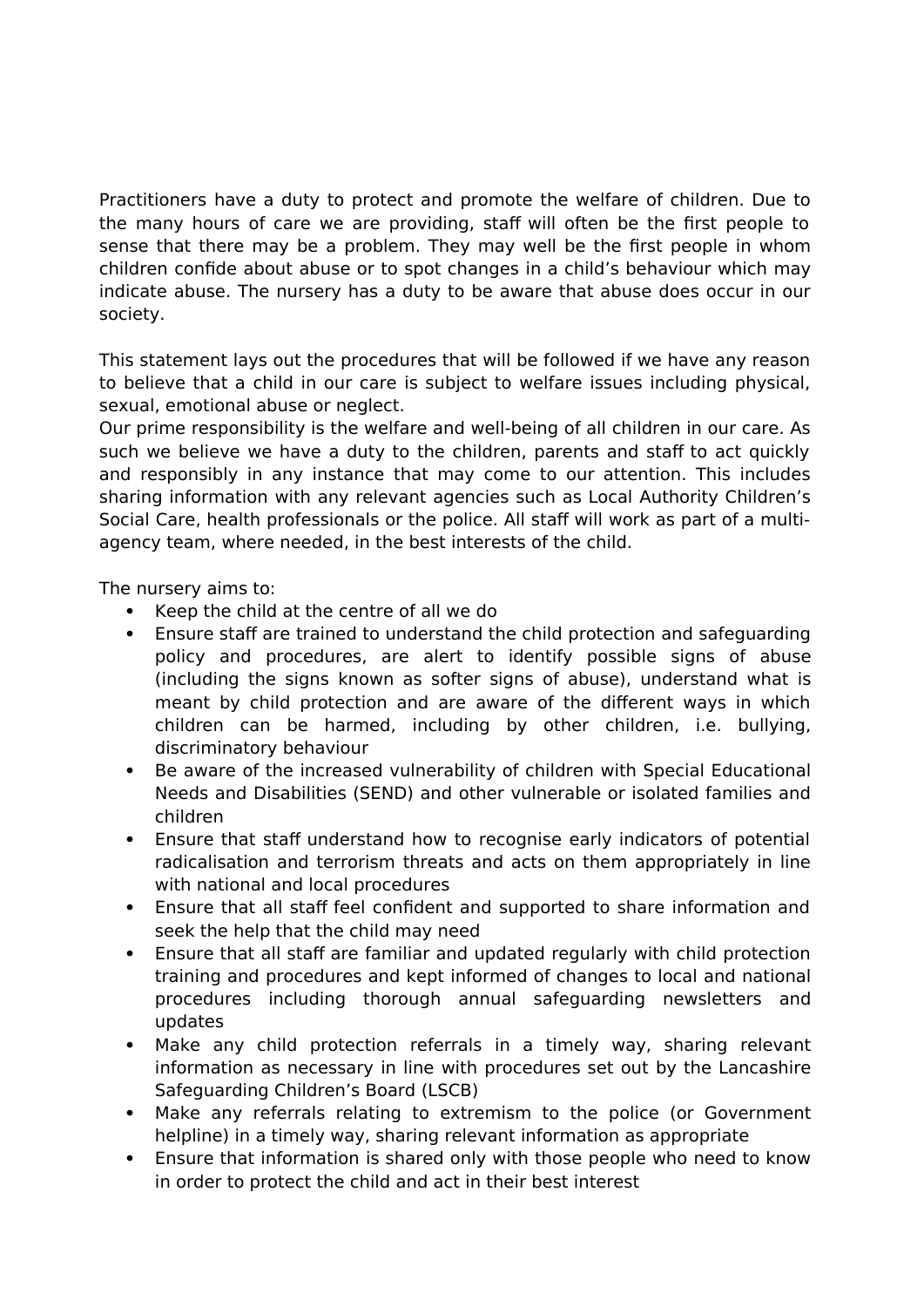- Keep the setting safe online using appropriate filters, checks and safeguards, monitoring access at all times
- Ensure that children are never placed at risk while in the charge of nursery staff
- Identify changes in staff behaviour and act on these as per the Staff Behaviour Policy
- Take any appropriate action relating to allegations of serious harm or abuse against any person working with children or living or working in the nursery premises including reporting such allegations to Ofsted and other relevant authorities
- Ensure parents are fully aware of child protection policies and procedures when they register with the nursery and are kept informed of all updates when they occur
- Regularly review and update this policy with staff and parents where appropriate and make sure it complies with any legal requirements and any guidance or procedures issued by Lancashire Safeguarding Children's Board.

Children will be supported by offering reassurance, comfort and sensitive interactions. Activities will be devised according to individual circumstances to enable children to develop confidence and self-esteem within their peer group and support them to learn how to keep themselves safe.

# **Safeguarding /Child Protection Contact Information**

Concerns in regard to the safety and welfare of children and wish to make a referral (section 47) please contact:

Children's Integrated Services - Emergency Duty team (EDT)

## **0300 123 6720**

Out of hours – Emergency Duty Team –

### **0300 123 6722**

Concerns in regard to staff members/volunteers and board members in their duty of care and safety towards children Please contact:

The local authority Designated Officer (Tim Booth)

### **01772 536694**

 **Or email [Tim.booth@lancashire.gov.uk](mailto:Tim.booth@lancashire.gov.uk)**

**NSPCC 0808 800 5000** Emergency police **999** Non-emergency police **101**  Government helpline for extremism concerns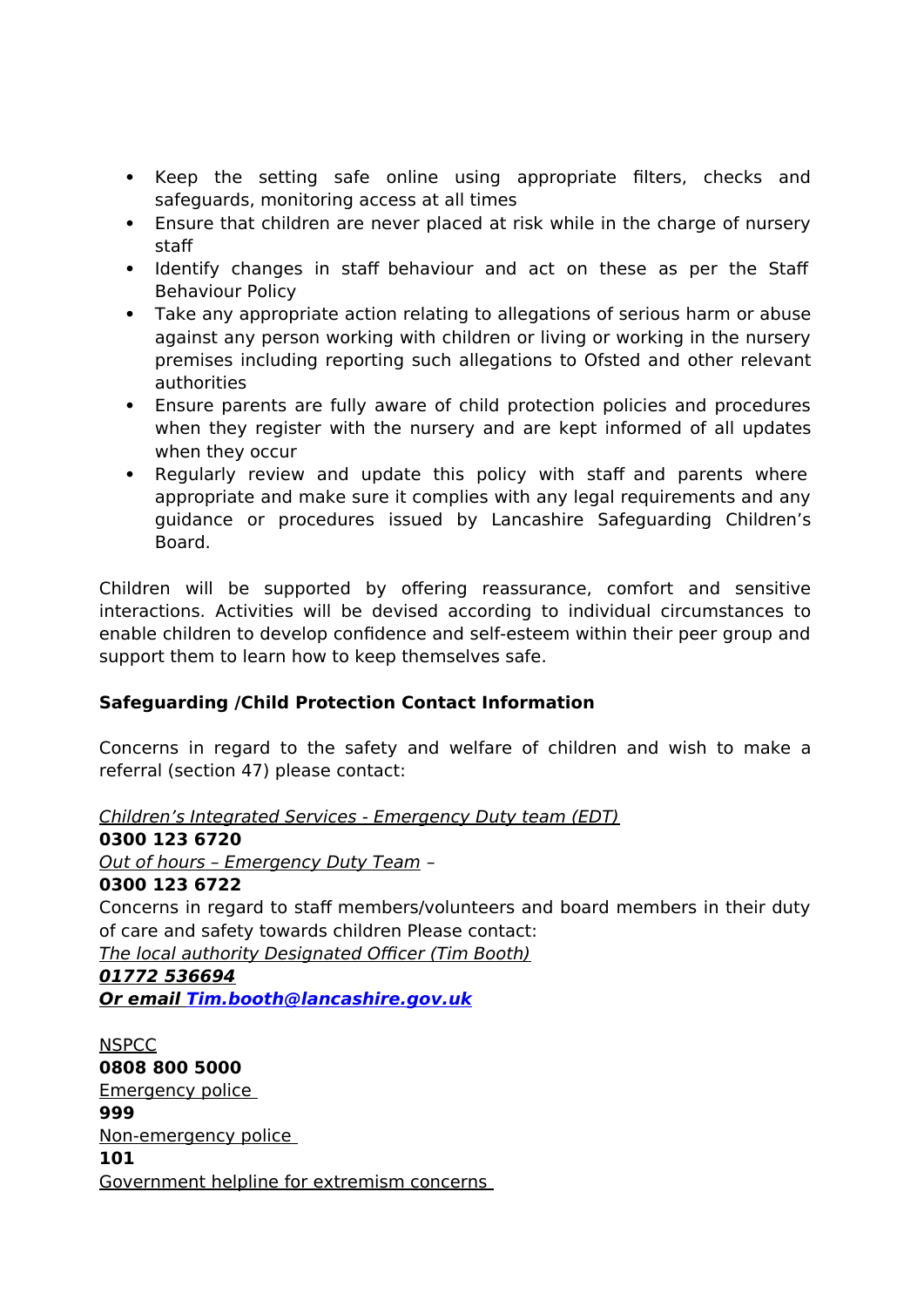**020 7340 7264** Ofsted **0300 123 1231**

### **Types of Abuse and Procedures Followed**

Abuse and neglect are forms of maltreatment of a child. Somebody may abuse or neglect a child by harming them, or by failing to act to prevent harm. Children may be abused within a family, institution, or community setting by those known to them or a stranger. This could be an adult or adults, another child or children. What to do if you're worried a child is being abused (advice for practitioners) 2015.

The signs and indicators listed below may not necessarily indicate that a child has been abused, but will help us to recognise that something may be wrong, especially if a child shows a number of these symptoms or any of them to a marked degree.

Indicators of Child Abuse

- Failure to thrive and meet developmental milestones
- Fearful or withdrawn tendencies
- Aggressive behaviour
- Unexplained injuries to a child or conflicting reports from parents or staff
- Repeated injuries
- Unaddressed illnesses or injuries.

Softer signs of abuse as defined by National Institute for Health and Care Excellence (NICE) include:

- Low self-esteem
- Wetting and soiling
- Recurrent nightmares
- Aggressive behaviour
- Withdrawing communication
- Habitual body rocking
- Indiscriminate contact or affection seeking
- Over-friendliness towards strangers
- Excessive clinginess
- Persistently seeking attention.

### **Peer on peer abuse (Sexual, Harmful Behaviour)**

We are aware that peer on peer abuse does take place, so we include children in our policies when we talk about potential abusers. This may take the form of bullying, physically hurting another child, emotional abuse, or sexual abuse. We will report this in the same way as we do for adults abusing children, and will take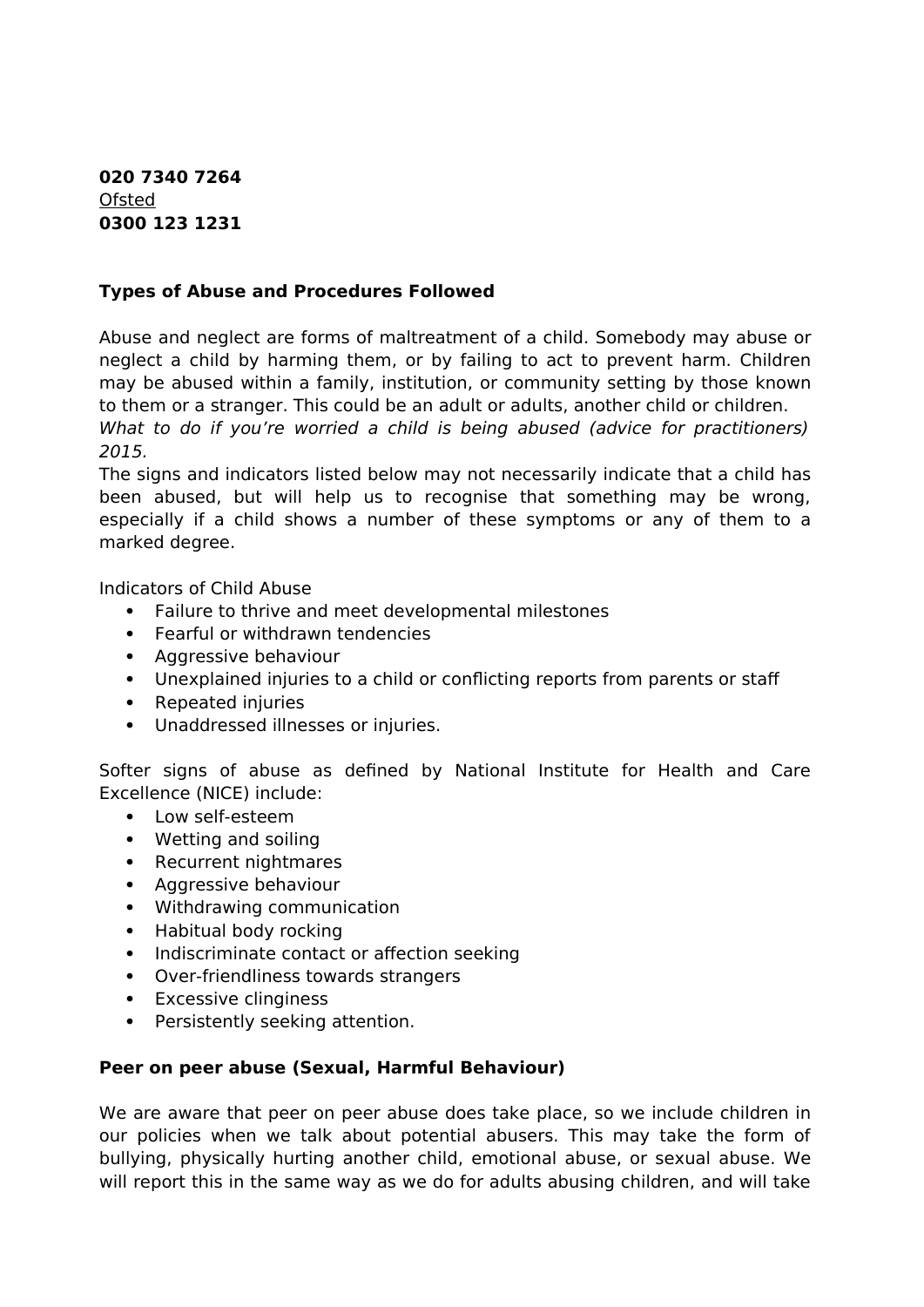advice from the appropriate bodies on this area. We will also ensure we limit the opportunity and time that children spend alone.

## **Physical Abuse**

Action needs to be taken if staff have reason to believe that there has been a physical injury to a child, including deliberate poisoning, where there is definite knowledge, or reasonable suspicion that the injury was inflicted or knowingly not prevented. These symptoms may include bruising or injuries in an area that is not usual for a child, e.g. fleshy parts of the arms and legs, back, wrists, ankles and face.

Many children will have cuts and grazes from normal childhood injuries. These should also be logged and discussed with the nursery manager or room leader. Children and babies may be abused physically through shaking or throwing. Other injuries may include burns or scalds. These are not usual childhood injuries and should always be logged and discussed with the Senior Nursery Manager.

## **Female Genital Mutilation**

This type of physical abuse is practised as a cultural ritual by certain ethnic groups and there is now more awareness of its prevalence in some communities in England including its effect on the child and any other siblings involved. For our children in our breakfast and afterschool or holiday club provision, this may be an area of abuse we may come across more. Symptoms may include bleeding, painful areas, and acute urinary retention, urinary infection, wound infection, septicaemia and incontinence, vaginal and pelvic infections with depression and post-traumatic stress disorder a physiological concerns. If you have any concerns about a child in this area, you should contact Local Authority Children's Social Care Team in the same way as other types of abuse. There is a mandatory duty to report to police any case where an act of female genital mutilation appears to have been carried out on a girl under the age of 18, we will ensure this is followed in our setting.

### **Breast Ironing**

Breast ironing also known as "breast flattening" is the process where young girls' breasts are ironed, massaged and/or pounded down through the use of hard or heated objects in order for the breasts to disappear or delay the development of the breasts entirely. It is believed that by carrying out this act, young girls will be protected from harassment, rape, abduction and early forced marriage. Although this is unlikely to happen to children in the nursery due to their age, we will ensure any signs of this in young adults or older children are followed up using the usual safeguarding referral process.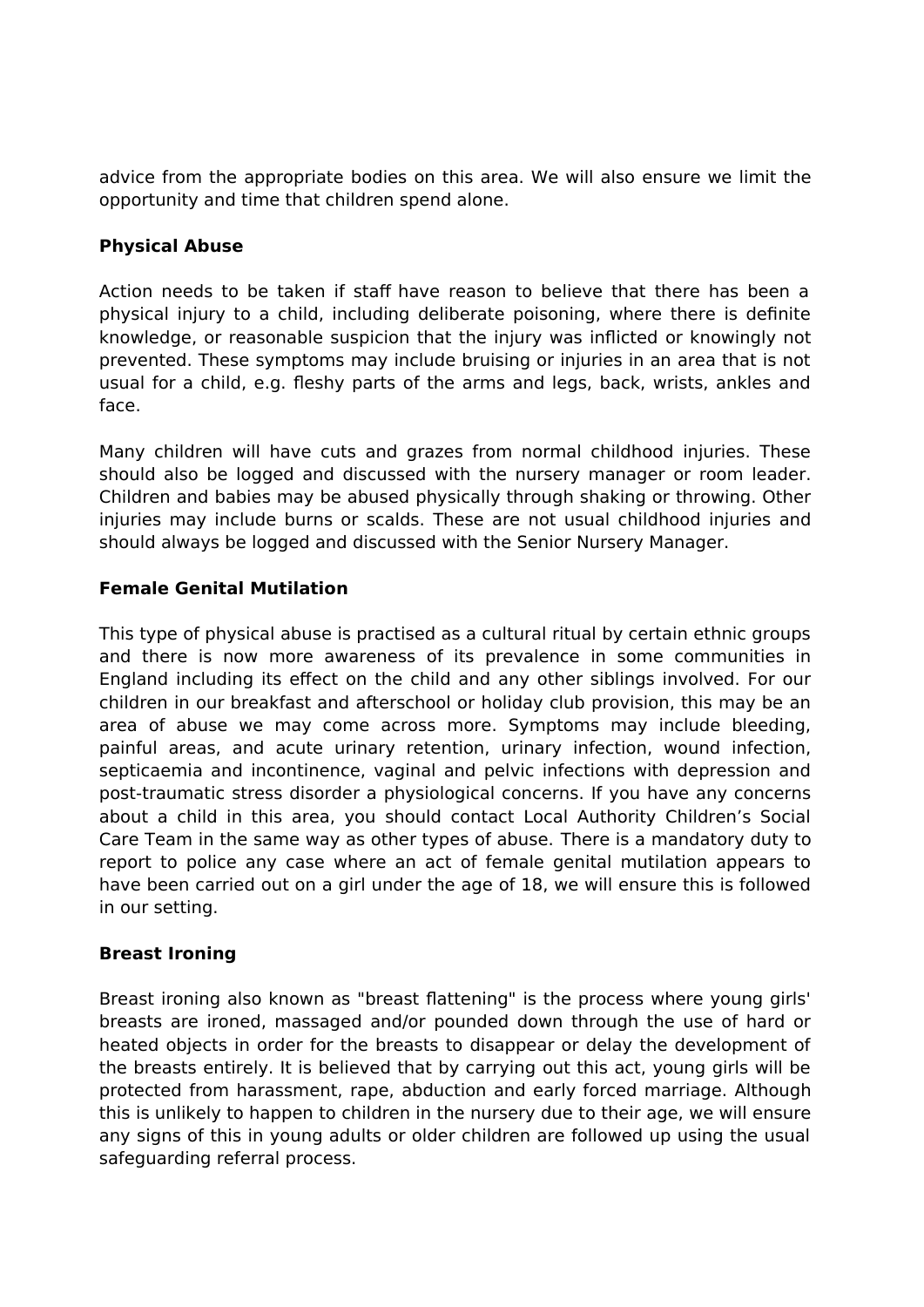## **Fabricated Illness**

This is also a type of physical abuse. This is where a child is presented with an illness that is fabricated by the adult carer. The carer may seek out unnecessary medical treatment or investigation. The signs may include a carer exaggerating a real illness or symptoms, complete fabrication of symptoms or inducing physical illness, e.g. through poisoning, starvation, inappropriate diet. This may also be presented through false allegations of abuse or encouraging the child to appear disabled or ill to obtain unnecessary treatment or specialist support.

Procedure:

- All signs of marks/injuries to a child, when they come into nursery or occur during time at the nursery, will be recorded as soon as noticed by a staff member
- The incident will be discussed with the parent at the earliest opportunity, where felt appropriate
- Such discussions will be recorded and the parent will have access to such records
- If there appear to be any queries regarding the injury, the local authority children's social care team will be notified in line with procedures set out by the Local Authority Children's Social Care Team.

### **Sexual Abuse (Sexual, Harmful Behaviour)**

Action needs be taken under this heading if the staff member has witnessed occasion(s) where a child indicated sexual activity through words, play, drawing, had an excessive pre-occupation with sexual matters, or had an inappropriate knowledge of adult sexual behaviour or language. This may include acting out sexual activity on dolls/toys or in the role play area with their peers, drawing pictures that are inappropriate for a child, talking about sexual activities or using sexual language or words. The child may become worried when their clothes are removed, e.g. for nappy changes.

The physical symptoms may include genital trauma, discharge, and bruises between the legs or signs of a sexually transmitted disease (STD). Emotional symptoms could include a distinct change in a child's behaviour. They may be withdrawn or overly extroverted and outgoing. They may withdraw away from a particular adult and become distressed if they reach out for them, but they may also be particularly clingy to a potential abuser so all symptoms and signs should be looked at together and assessed as a whole.

If a child starts to talk openly to an adult about abuse they may be experiencing; the procedure stated later in this document under 'recording abuse suspicions' will be followed.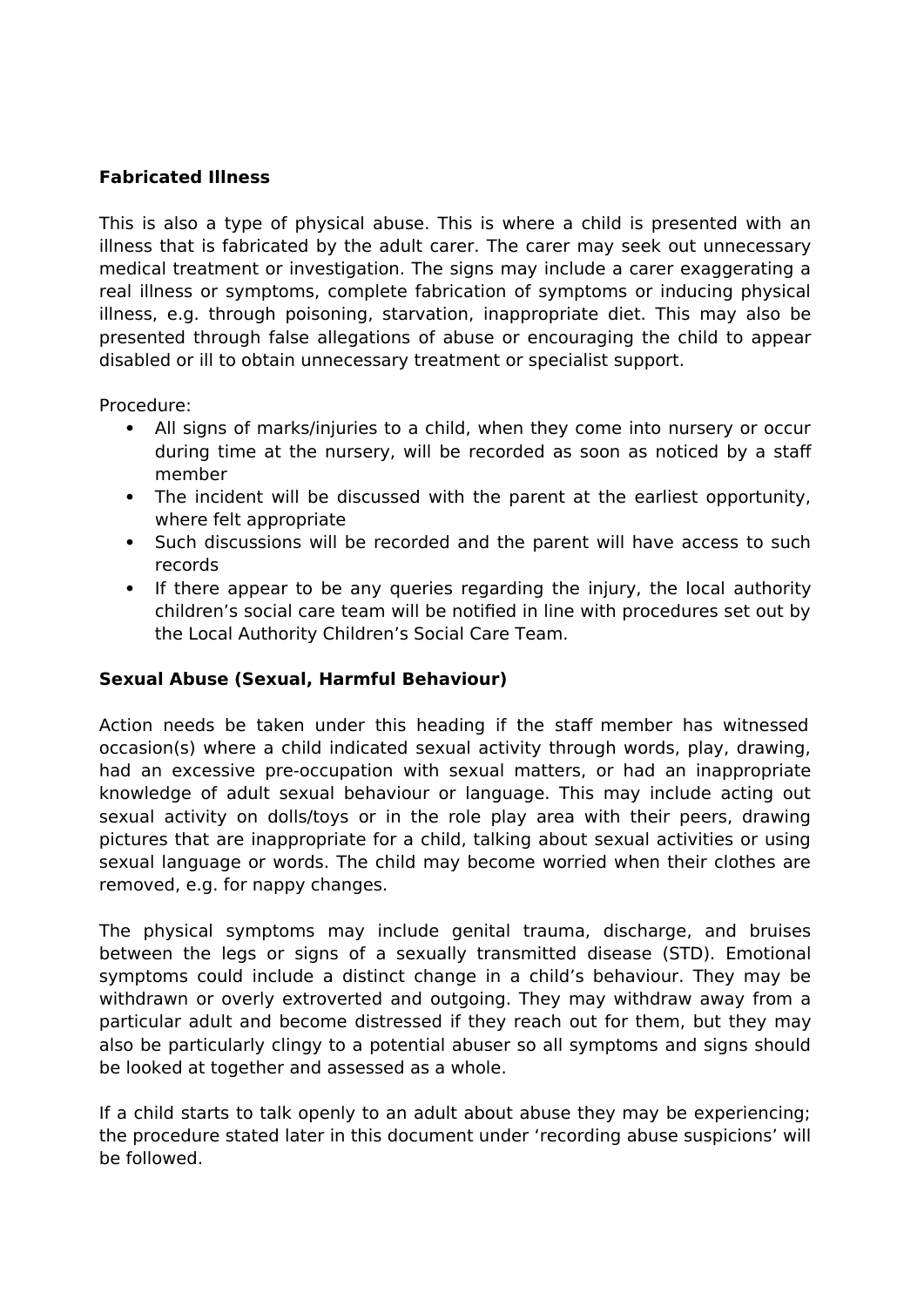Procedure:

- The adult should reassure the child and listen without interrupting if the child wishes to talk
- The observed instances will be detailed in a confidential report
- The observed instances will be reported to the nursery manager
- The matter will be referred to the local authority children's social care team
- A sensitive and confidential discussion will be held with the parents/carers of any other children party to inappropriate play.

## **Child Sexual Exploitation (CSE)**

Working Together to Safeguard children 2015 (2017 updated version) defines CSE as 2…a form of child sexual abuse. It occurs where an individual or group takes advantage of an imbalance of power to coerce, manipulate or deceive a child or young person under the age of 18 into sexual activity (a) in exchange for something the victim needs or wants, and/or (b) for the financial advantage or increased status or the perpetrator or facilitator. The victim may have been sexually exploited even if the sexual activity appears consensual. Child sexual exploitation does not always involve physical contact; it can also occur through the use of technology."

We will be aware of the possibility of CSE and the signs and symptoms this may manifest as. If we have concerns, we will follow the same procedures as for other concerns and we will record and refer as appropriate.

### **Adult sexual exploitation**

As part of our safeguarding procedures we will also ensure that staff and students are safeguarded from sexual exploitation.

### **Emotional Abuse**

Action should be taken under this heading if the staff member has reason to believe that there is a severe, adverse effect on the behaviour and emotional development of a child, caused by persistent or severe ill treatment or rejection.

This may include extremes of discipline where a child is shouted at or put down on a consistent basis, lack of emotional attachment by a parent, or it may include parents or carers placing inappropriate age or developmental expectations upon them. Emotional abuse may also be imposed through the child witnessing domestic abuse and alcohol and drug misuse by adults caring for them.

The child is likely to show extremes of emotion with this type of abuse. This may include shying away from an adult who is abusing them, becoming withdrawn, aggressive or clingy in order to receive their love and attention. This type of abuse is harder to identify as the child is not likely to show any physical signs.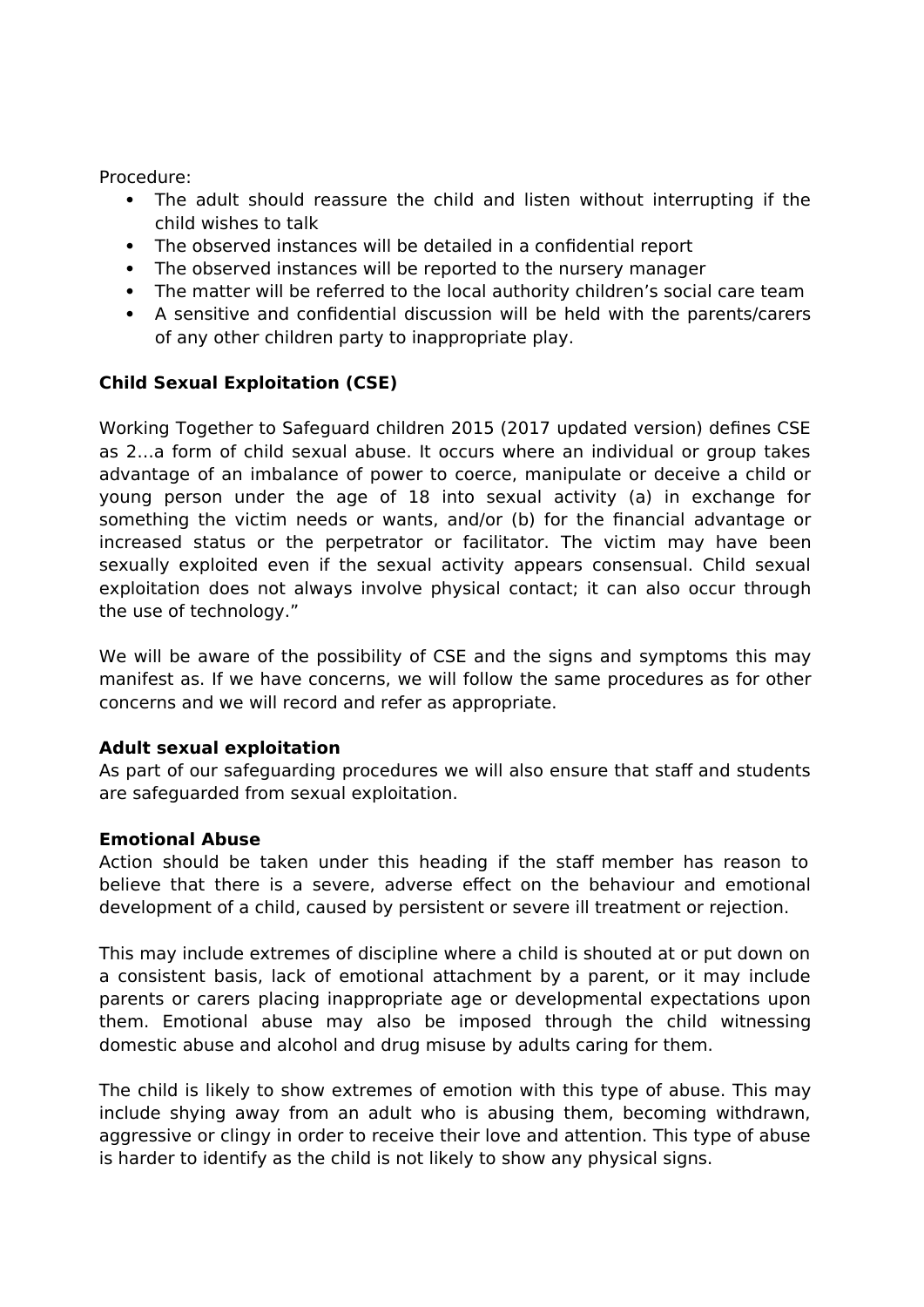Procedure:

- The concern should be discussed with the Nursery Manager
- The concern will be discussed with the parent
- Such discussions will be recorded and the parent will have access to such records
- A Common Assessment Framework (CAF) form may need to be completed
- If there appear to be any queries regarding the circumstances, the matter will be referred to the Local Authority Children's Social Care Team.

# **Neglect**

Action should be taken under this heading if the staff member has reason to believe that there has been persistent or severe neglect of a child (for example, by exposure to any kind of danger, including cold, starvation or failure to seek medical treatment when required on behalf of the child), which results in serious impairment of the child's health or development, including failure to thrive.

Signs may include a child persistently arriving at nursery unwashed or unkempt, wearing clothes that are too small (especially shoes that may restrict the child's growth or hurt them), arriving at nursery in the same nappy they went home in or a child having an illness that is not being addressed by the parent. A child may also be persistently hungry if a parent is withholding food or not providing enough for a child's needs.

Neglect may also be shown through emotional signs, e.g. a child may not be receiving the attention they need at home and may crave love and support at nursery. They may be clingy and emotional. In addition, neglect may occur through pregnancy as a result of maternal substance abuse.

Procedure:

- The concern will be discussed with the parent
- Such discussions will be recorded and the parent will have access to such records
- A CAF form may need to be completed
- If there appear to be any queries regarding the circumstances the local authority children's social care team will be notified.

# **Domestic Abuse / Honour Based Violence / Forced Marriages**

We look at these areas as a child protection concern. Please refer to the separate policy for further details on this.

# **Reporting Procedures**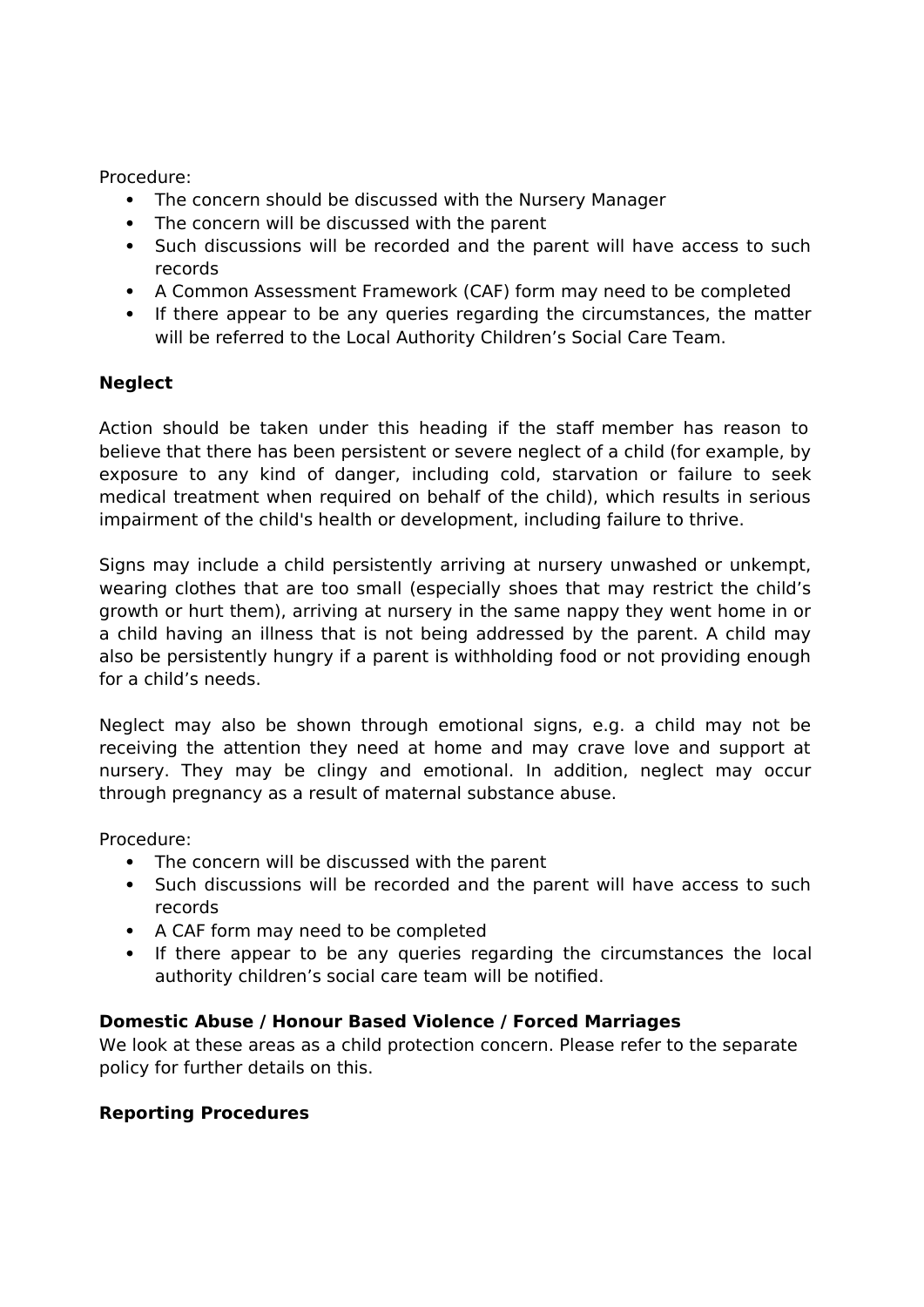All staff have a responsibility to report safeguarding concerns and suspicions of abuse. These concerns will be discussed with the designated safeguarding lead (DSL) as soon as possible.

- Staff will report their concerns to the DSL (in the absence of the DSL they will be reported to the Deputy DSL)
- Any signs of marks/injuries to a child or information a child has given will be recorded and stored securely
- If appropriate, the incident will be discussed with the parent/carer, such discussions will be recorded and the parent will have access to these records on request
- If there are queries/concerns regarding the injury/information given then the following procedures will take place:

The designated safeguarding lead will:

- Contact the local authority children's social care team to report concerns and seek advice (if it is believed a child is in immediate danger we will contact the police)
- Inform Ofsted
- Record the information and action taken relating to the concern raised
- Speak to the parents (unless advised not do so by LA children's social care team)
- The designated safeguarding lead will follow up with the Local Authority children's social care team if they have not contacted the setting within the timeframe set out in Working Together to Safeguarding Children (2018). We will never assume that action has been taken.

Keeping children safe is our highest priority and if, for whatever reason, staff do not feel able to report concerns to the DSL or deputy DSL they should call the Local Authority children's social care team or the NSPCC and report their concerns anonymously. These contact numbers are displayed on each safeguarding display and on staffs ID badges.

# **Recording Suspicions of Abuse and Disclosures**

Staff should make an objective record of any observation or disclosure, supported by the nursery manager or designated safeguarding lead (DSL). This record will be added to Cura and should include:

- Child's name
- Child's address
- Age of the child and date of birth
- Date and time of the observation or the disclosure
- Exact words spoken by the child
- Exact position and type of any injuries or marks seen
- Exact observation of any incident including any concern was reported, with date and time; and the names of any other person present at the time
- Any discussion held with the parent(s) (where deemed appropriate).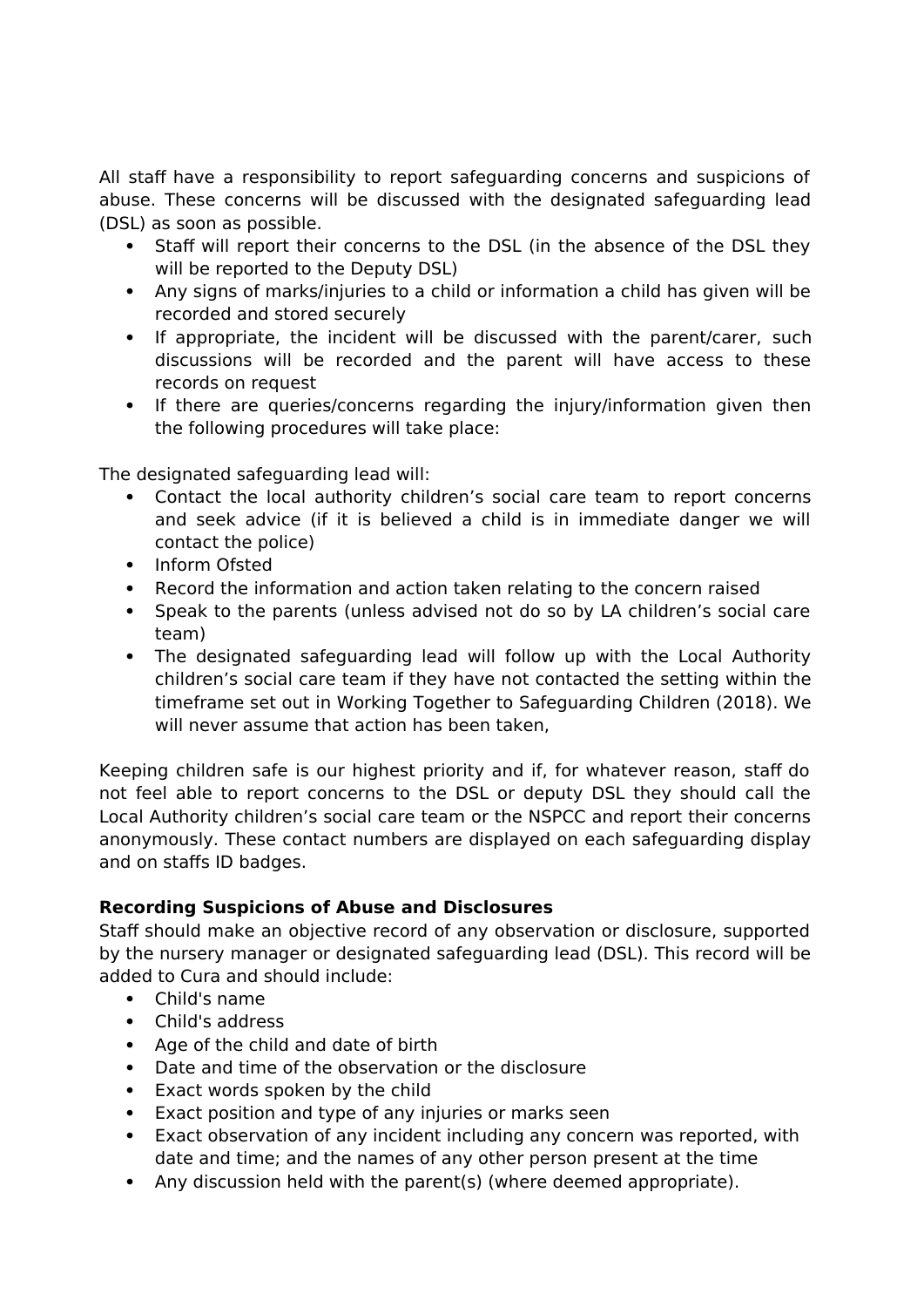These records should be checked by the person reporting this and the DSL, dated and information fully updated on Cura, with outcome where possible.

If a child starts to talk to an adult about potential abuse it is important not to promise the child complete confidentiality. This promise cannot be kept. It is vital that the child is allowed to talk openly and disclosure is not forced or words put into the child's mouth. As soon as possible after the disclosure details must be logged accurately.

It may be thought necessary that through discussion with all concerned the matter needs to be raised with the local authority children's social care team and Ofsted. Staff involved may be asked to supply details of any information/concerns they have with regard to a child. The nursery expects all members of staff to cooperate with the local authority children's social care, police, and Ofsted in any way necessary to ensure the safety of the children.

Staff must not make any comments either publicly or in private about the supposed or actual behaviour of a parent or member of staff.

#### **Informing Parents**

Parents are normally the first point of contact. If a suspicion of abuse is recorded, parents are informed at the same time as the report is made, except where the guidance of the Local Authority Children's Social Care Team does not allow this. This will usually be the case where the parent or family member is the likely abuser, or where a child may be endangered by this disclosure. In these cases the investigating officers will inform parents.

### **Confidentiality**

All suspicions, enquiries and external investigations are kept confidential and shared only with those who need to know. Any information is shared in line with guidance from the Local Authority Children's Social Care Team.

#### **Support to Families**

The nursery takes every step in its power to build up trusting and supportive relations among families, staff, students and volunteers within the nursery.

The nursery continues to welcome the child and the family whilst enquiries are being made in relation to abuse in the home situation. Parents and families will be treated with respect in a non-judgmental manner whilst any external investigations are carried out in the best interests of the child.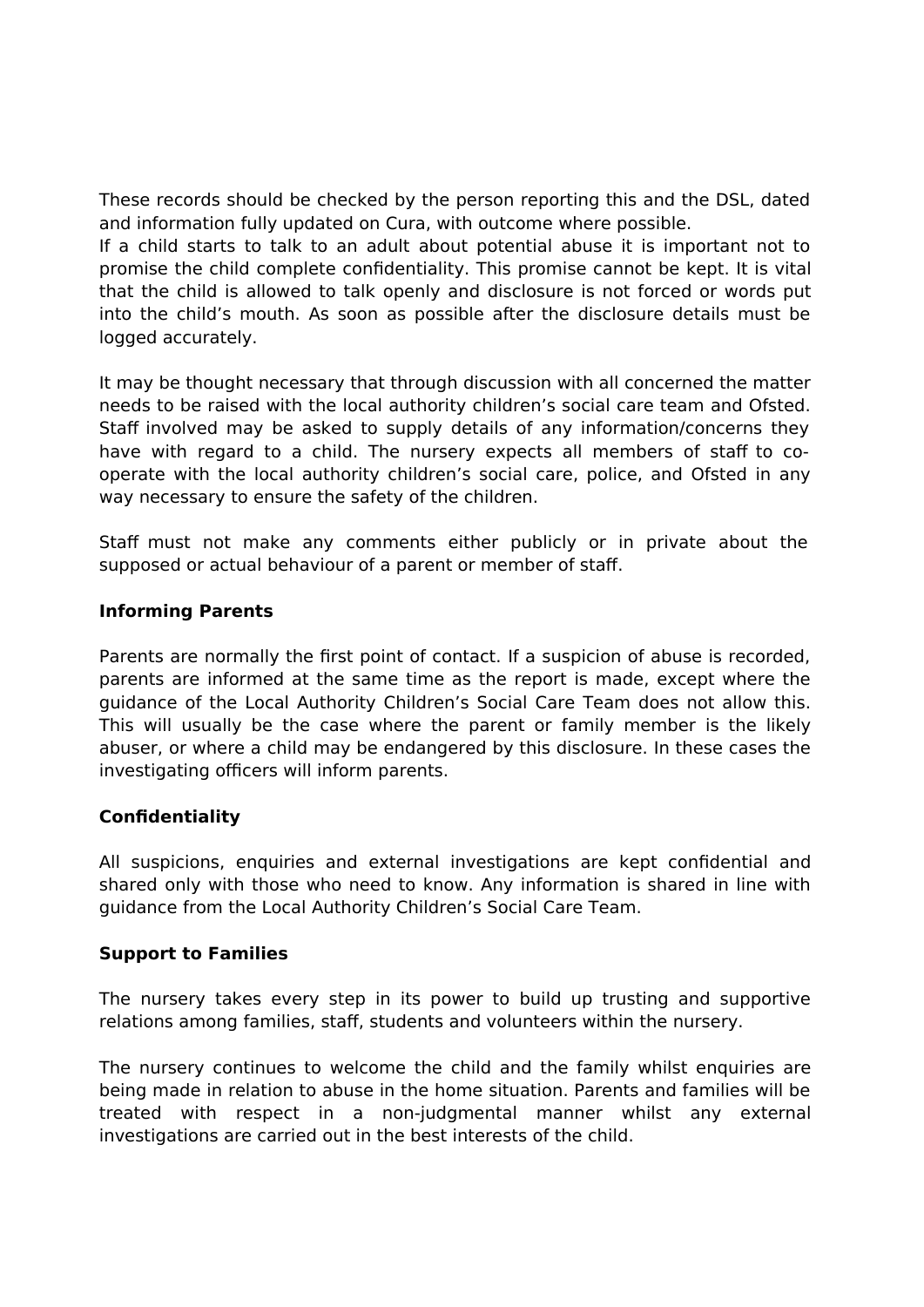Confidential records kept on a child are shared with the child's parents or those who have parental responsibility for the child, only if appropriate in line with guidance of the Local Authority Children's Social Care Team with the proviso that the care and safety of the child is paramount. We will do all in our power to support and work with the child's family.

If any parent or carer have any concerns in regard to staff members/ adults caring for children within Giant Leap Childcare, they must inform the Manager or Deputy Manager in her absence, the information will be recorded on the relevant paperwork and will be passed onto the Designated Safeguarding Leader immediately.

If you wish you may report any concerns independently by contacting the Local Authority Designated Officer (LADO) 01772 536694 will be informed along with Ofsted Early Years Tel: 0300 123 1231 immediately.

# **Allegations against an Adult or volunteering within the Nursery**

If an allegation is made against a member of staff, student or volunteer or any other person who lives or works on the nursery premises regardless of whether the allegation relates to the nursery premises or elsewhere, we will follow the procedure below.

The allegation should be reported to the senior manager on duty. If this person is the subject of the allegation then this should be reported to another Designated Safeguarding Lead. Staff members should follow procedure (below) and also record:

- The person's behaviour with regard to the children
- The behaviour in the private or community life of a partner, member of the family or other household member
- A person's behaviour in their personal life, which may impact upon the safety of children to whom they owe a duty of care

The Local Authority Designated Officer (LADO), Ofsted and the Local Authority Children's Safeguarding Officer will then be informed immediately in order for this to be investigated by the appropriate bodies promptly:

- The LADO will be informed immediately for advice and guidance
- A full investigation will be carried out by the appropriate professionals (LADO, Ofsted, Local Authority Social Care Team) to determine how this will be handled
- The nursery will follow all instructions from the LADO, Ofsted, Local Authority Social Care Team and ask all staff members to do the same and co-operate where required
- Support will be provided to all those involved in an allegation throughout the external investigation in line with LADO support and advice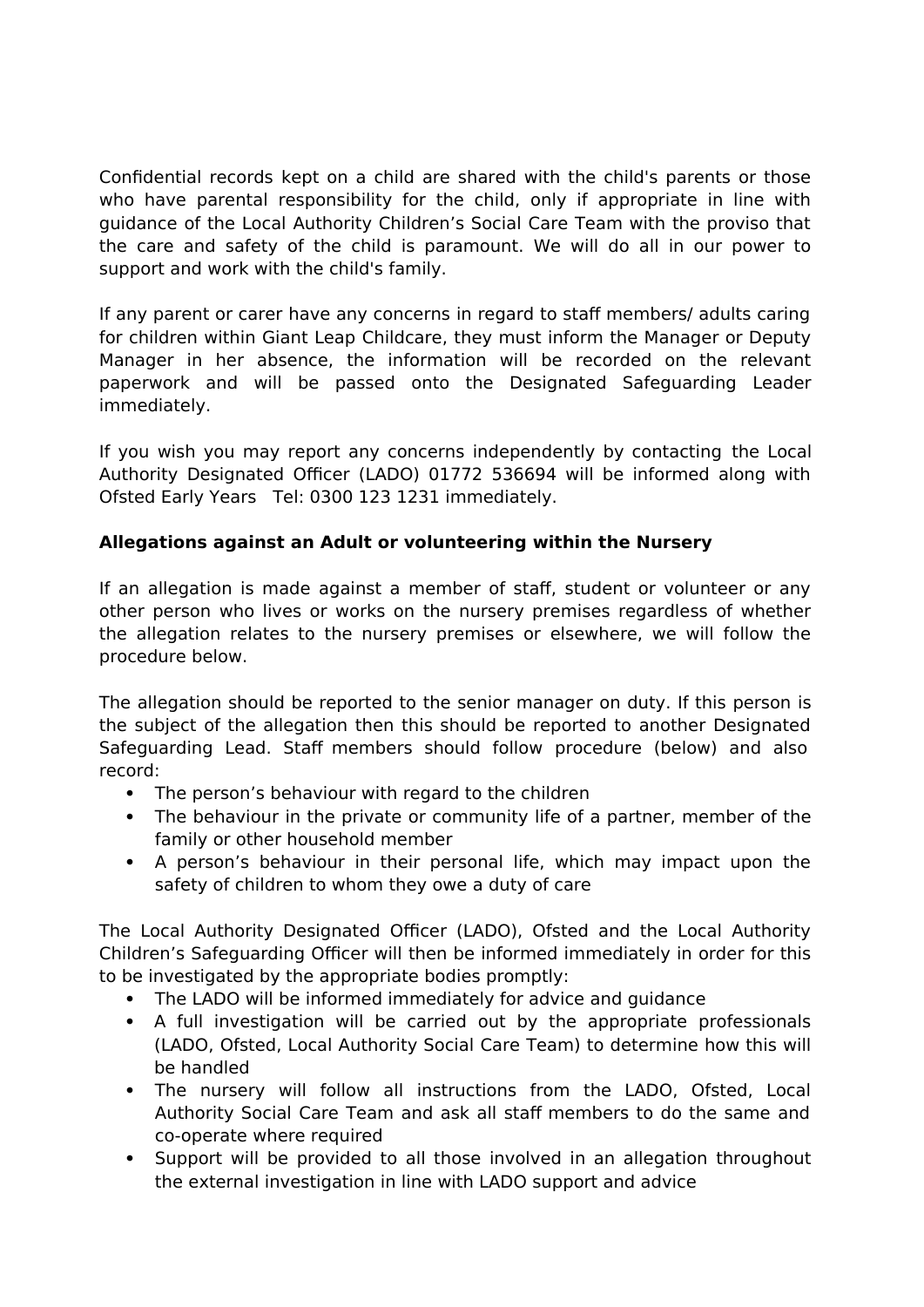- The nursery reserves the right to suspend any member of staff during an investigation
- All enquiries/external investigations/interviews will be documented and kept in a locked file for access by the relevant authorities
- Unfounded allegations will result in all rights being re-instated
- Founded allegations will be dealt with as gross misconduct in accordance with our disciplinary procedures and may result in termination of employment, Ofsted will be notified immediately of this decision.
- Founded allegations will be passed on to the relevant organisations including the local authority children's social care team and where an offence is believed to have been committed, the police, and will result in the termination of employment. Ofsted will be notified immediately of this decision.
- The nursery will also notify the Disclosure and Barring Service (DBS) to ensure their records are updated
- All records will be kept until the person reaches normal retirement age or for 10 years if that is longer. This will ensure accurate information is available for references and future DBS checks and avoids any unnecessary re-investigation
- The nursery retains the right to dismiss any member of staff in connection with founded allegations following an inquiry
- Counselling will be available for any member of the nursery who is affected by an allegation, their colleagues in the nursery and the parents.

# **Monitoring Children's Attendance**

As part of our requirements under the statutory framework and guidance documents we are required to monitor children's attendance patterns to ensure they are consistent and no cause for concern.

Parents should please inform the nursery prior to their children taking holidays or days off, and all sickness should be called into the nursery your child's attending day or before so the nursery management are able to account for a child's absence. This should not stop parents taking precious time with their children, but enables attendance to be logged so we know the child is safe.

# **Looked After Children**

As part of our safeguarding practice we will ensure our staff are aware of how to keep looked after children safe. In order to do this, we ask that we are informed of:

- The legal status of the child (e.g.: whether the child is being looked after under voluntary arrangements with consent of parents or an interim or full care order)
- Contact arrangements for the biological parents (or those with parental responsibility)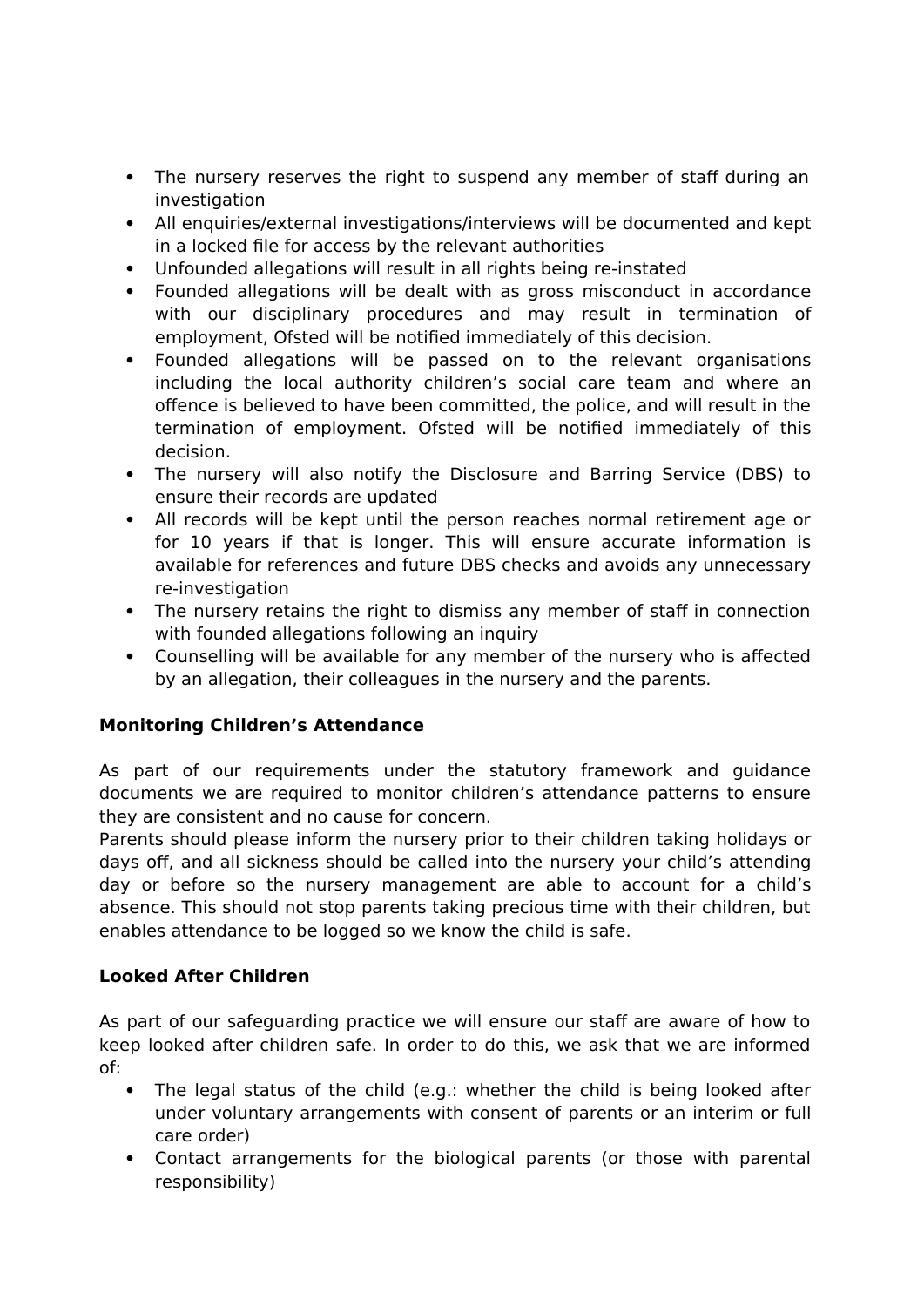- The child's care arrangements and the levels of authority delegated to the carer by the authority looking after him or her
- The details of the child's social worker and any other support agencies and any other agencies involved
- Any child protection plan or care plan in place for the child in question.

# **Staffing and Volunteering**

It is the policy of the nursery to provide a secure and safe environment for all children. The nursery will only allow an adult who is employed by the nursery to care for children and who has an enhanced clearance to be left alone with children. It won't allow volunteers to be alone with children or any other adult in the nursery regardless of whether or not they have a DBS clearance.

All staff will attend child protection training and receive initial basic child protection training during their induction period. This will include the procedures for spotting signs and behaviours of abuse and abusers/potential abusers, recording and reporting concerns and creating a safe and secure environment for the children in the nursery. During induction the staff will be given the contact details for LADO, the Local Authority Children's Social Care Team and Ofsted to enable them to report any safeguarding concerns, independently, if they feel it necessary to do so.

We have Designated Safeguarding Leaders, Jade Taylor, Rosie Graham and Clare Metcalfe, within the nursery who take lead responsibility for safeguarding and coordinating child protection and welfare issues. The nursery's Designated Safeguarding Leaders liaise with the Local Authority Children's Social Care Team undertakes specific training, including a child protection training course, and receives regular updates to developments within this field.

- We provide adequate and appropriate staffing resources to meet the needs of children
- Applicants for posts within the nursery are clearly informed that the positions are exempt from the Rehabilitation of Offenders Act 1974. Candidates are informed of the need to carry out checks before posts can be confirmed. Where applications are rejected because of information that has been disclosed, applicants have the right to know and to challenge incorrect information
- We give staff members/volunteers and student's opportunities to declare changes that may affect their suitability to care for the children including anything in their private life, family members or medical background during probationary reviews, annual performance reviews and bimonthly supervision meetings.
- This information is also stated within every member of staff's contract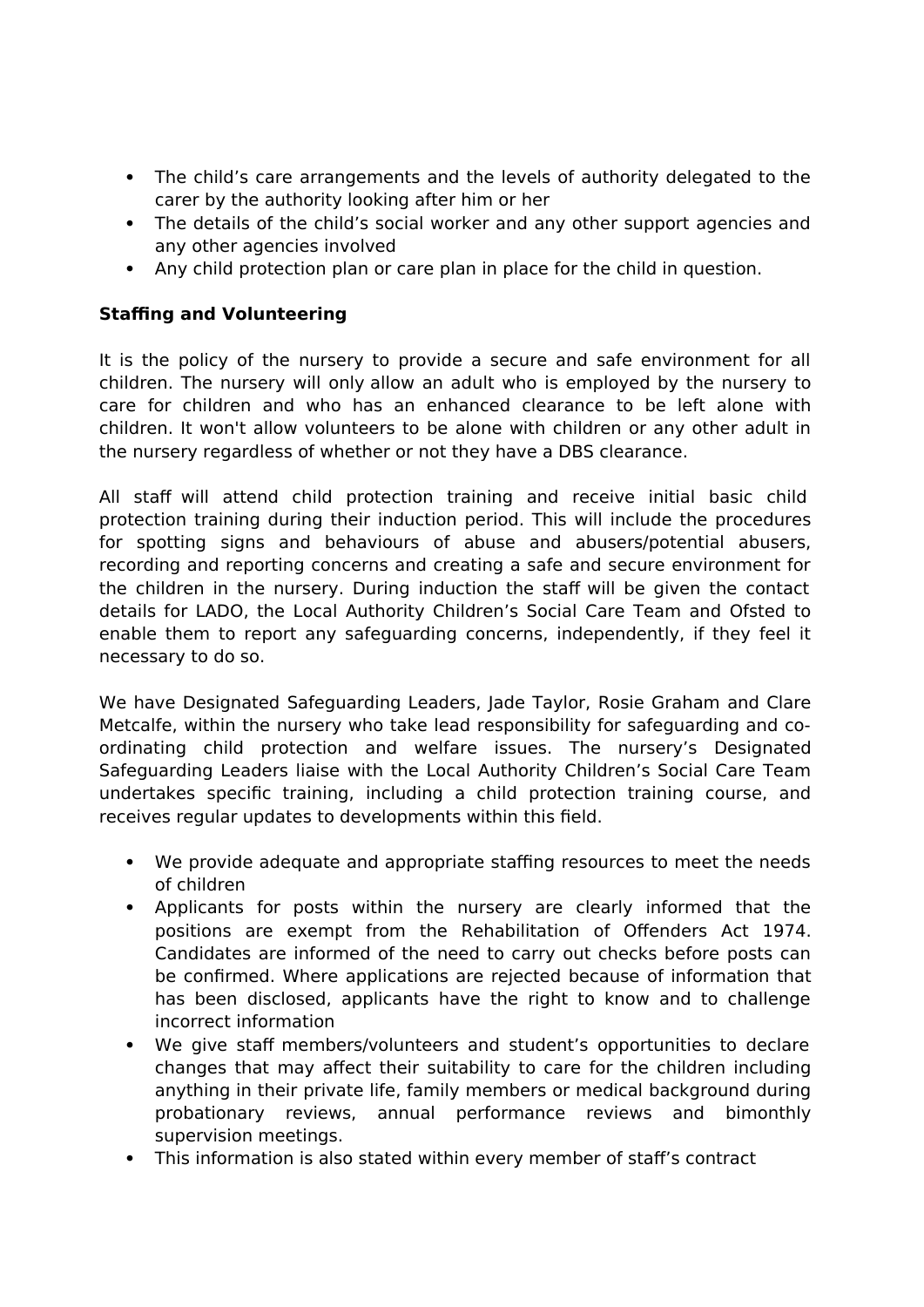- We use the DBS update service to re-check staff's criminal history and suitability to work with children
- We abide by the requirements of the EYFS and any Ofsted guidance in respect to obtaining references and suitability checks for staff and volunteers, to ensure that no disqualified person or unfit person works at the nursery or has access to the children
- We ensure we receive at least two written references for every new member of staff and before they commence employment with us
- All students will have enhanced DBS checks conducted before their placement starts
- Volunteers, including students, do not work unsupervised
- We abide by the requirements of the Safeguarding Vulnerable Groups Act (2006) and the Childcare Act 2006 in respect of any person who is disqualified from providing childcare, is dismissed from our employment, or resigns in circumstances that would otherwise have led to dismissal for reasons of child protection concern
- We have procedures for recording the details of visitors to the nursery and take security steps to ensure that we have control over who comes into the nursery, so that no unauthorised person has unsupervised access to the children
- All visitors/contractors will be supervised whilst on the premises, especially when in the areas the children use
- All staff have access to and comply with the Whistleblowing policy which will enable them to share any concerns that may arise about their colleagues in an appropriate manner
- All staff will receive regular supervision meetings where opportunities will be made available to discuss any issues relating to individual children, child protection training and any needs for further support
- All staff will be provided with contact details for safeguarding during their induction
- The deployment of staff within the nursery allows for constant supervision and support. Where children need to spend time away from the rest of the group, the door will be left ajar or other safeguards will be put into action to ensure the safety of the child and the adult.

# **Modern Slavery and Human Trafficking**

EYFS: 3.6, 3.7

# **Legislation**

The Modern Slavery Act, received Royal Assent on 26 March 2015. The act consolidates slavery and trafficking offenses and introduces tougher penalties and sentencing rules.

# **Background**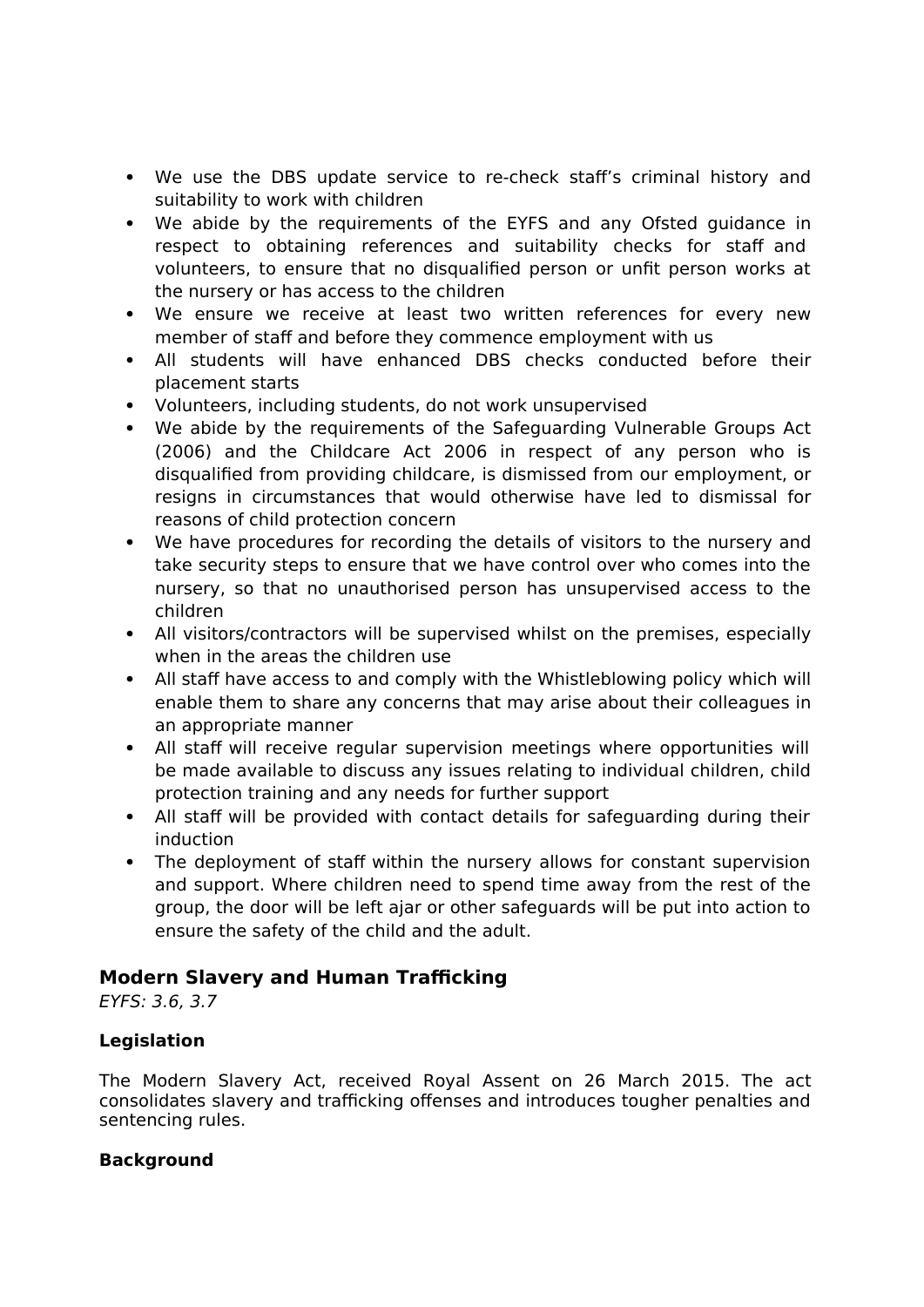Child trafficking and modern slavery is becoming a more frequent form of child abuse. Children are recruited, moved, transported and then exploited, forced to work or are sold on.

Modern slavery is a term that covers:

- Slavery
- Servitude and forced or compulsory labour
- Human trafficking.

Victims of modern slavery are also likely to be subjected to other types of abuse such as physical, sexual and emotional abuse. This policy should be used alongside the following policies to ensure all children, staff, parents and visitors are fully safeguarded:

- Safeguarding and child protection
- Whistleblowing
- Equality and inclusion

For an adult or child to have been a victim of human trafficking there must have been:

- Action (e.g. recruitment, transportation, transfer, harbouring or receipt of a child for the purpose of exploitation)
- Means (threat or use of force, coercion, abduction, abuse of power or vulnerability) There does not need to be "means" for children as they are not able to give informed consent
- Purpose (e.g. sexual exploitation, forced labour or domestic servitude, slavery, financial exploitation, illegal adoption, removal of organs).

#### **Procedure:**

When a concern is raised about slavery or trafficking then we will follow our safeguarding procedure. If the child (or adult) is at risk of immediate harm then the police will be called, otherwise the local authority will be contacted and the referral process will be followed as per the safeguarding procedure.

### **Prevent Duty and Radicalisation**

EYFS: 3.4, 3.6, 3.7

#### **Extremism – the Prevent Duty**

Working Together to Safeguard Children (2018) defines extremism. It states "Extremism goes beyond terrorism and includes people who target the vulnerable – including the young – by seeking to sow division between communities on the basis of race, faith or denomination; justify discrimination towards women and girls; persuade others that minorities are inferior; or argue against the primacy of democracy and the rule of law in our society.

Extremism is defined in the Counter Extremism Strategy 2015 as the vocal or active opposition to our fundamental values, including the rule of law, individual liberty and the mutual respect and tolerance of different faiths and beliefs. We also regard calls for the death of members of our armed forces as extremist"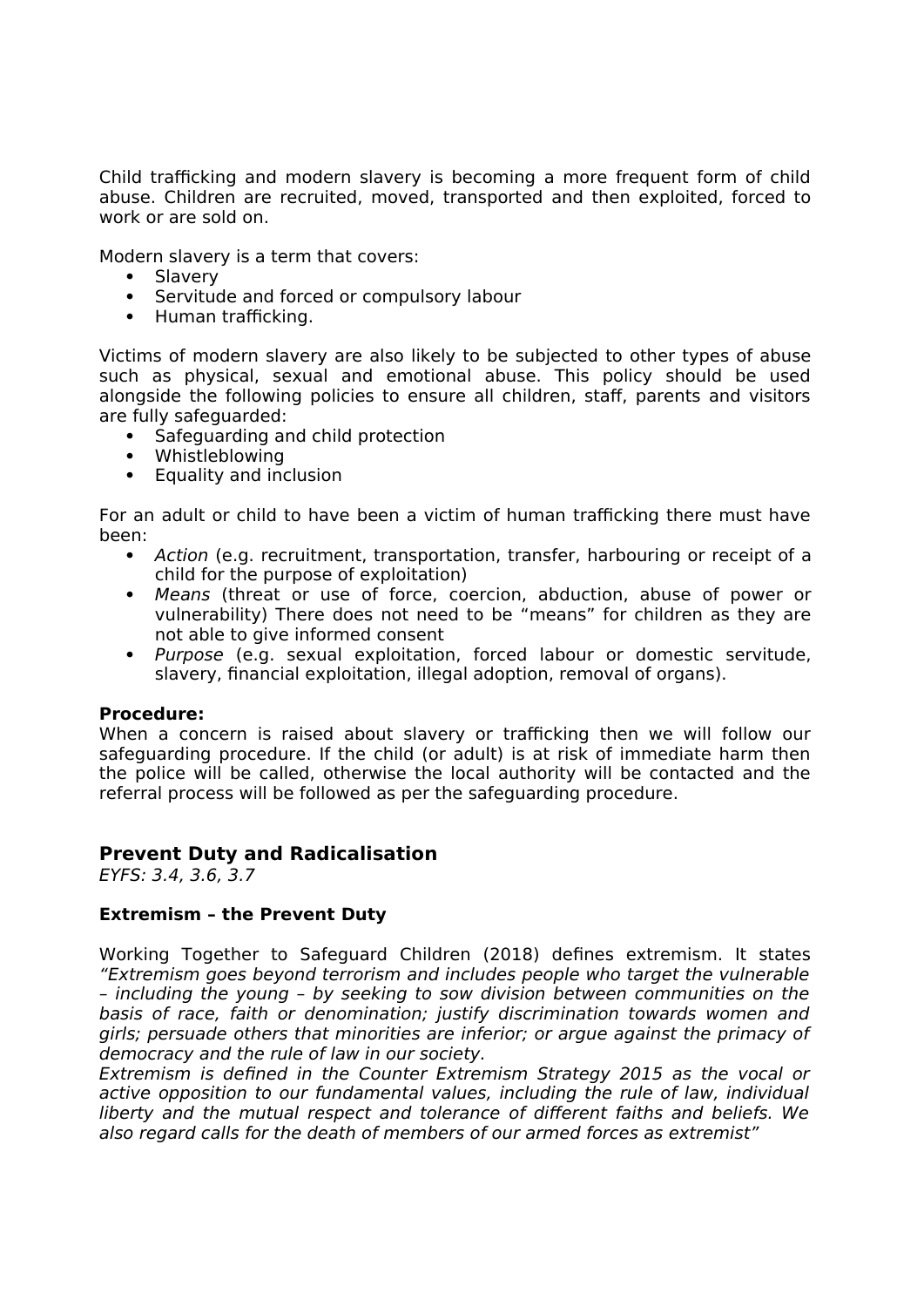Under the Counter-Terrorism and Security Act 2015 we have a duty to refer any concerns of extremism to the police (In Prevent priority areas the local authority will have a Prevent lead who can also provide support).

This may be a cause for concern relating to a change in behaviour of a child, family member or adult working with the children in the setting, comments causing concern or actions that lead staff to be worried about the safety of a child in their care.

Alongside this we will be alert to any early signs in children and families who may be at risk of radicalisation, on which we will act and document all concerns when reporting further.

The NSPCC states that signs of radicalisation may be:

- isolating themselves from family and friends
- talking as if from a scripted speech
- unwillingness or inability to discuss their views
- a sudden disrespectful attitude towards others
- increased levels of anger
- increased secretiveness, especially around internet use.

We will tackle radicalisation by:

- Training all staff to understand what is meant by the Prevent Duty and radicalisation
- Ensuring staff understand how to recognise early indicators of potential radicalisation and terrorism threats and act on them appropriately in line with national and local procedures
- Make any referrals relating to extremism to the police (or the Government helpline) in a timely way, sharing relevant information as appropriate
- Ensure our nursery is an inclusive environment, tackle inequalities and negative points of view and teach children about tolerance through British Values
- Using the Government document Prevent Duty Guidance for England and Wales

# **Domestic Abuse, Honour Based Violence and Forced Marriage**

EYFS: 3.4, 3.6, 3.7

The UK's cross-government definition of domestic abuse is:

"Any incident or pattern of incidents of controlling, coercive or threatening behaviour, violence or abuse between those aged 16 or over who are or have been intimate partners or family members regardless of gender or sexuality. This abuse can encompass but is not limited to

- $\checkmark$  psychological
- $\checkmark$  physical
- sexual
- $\checkmark$  financial
- $\checkmark$  emotional.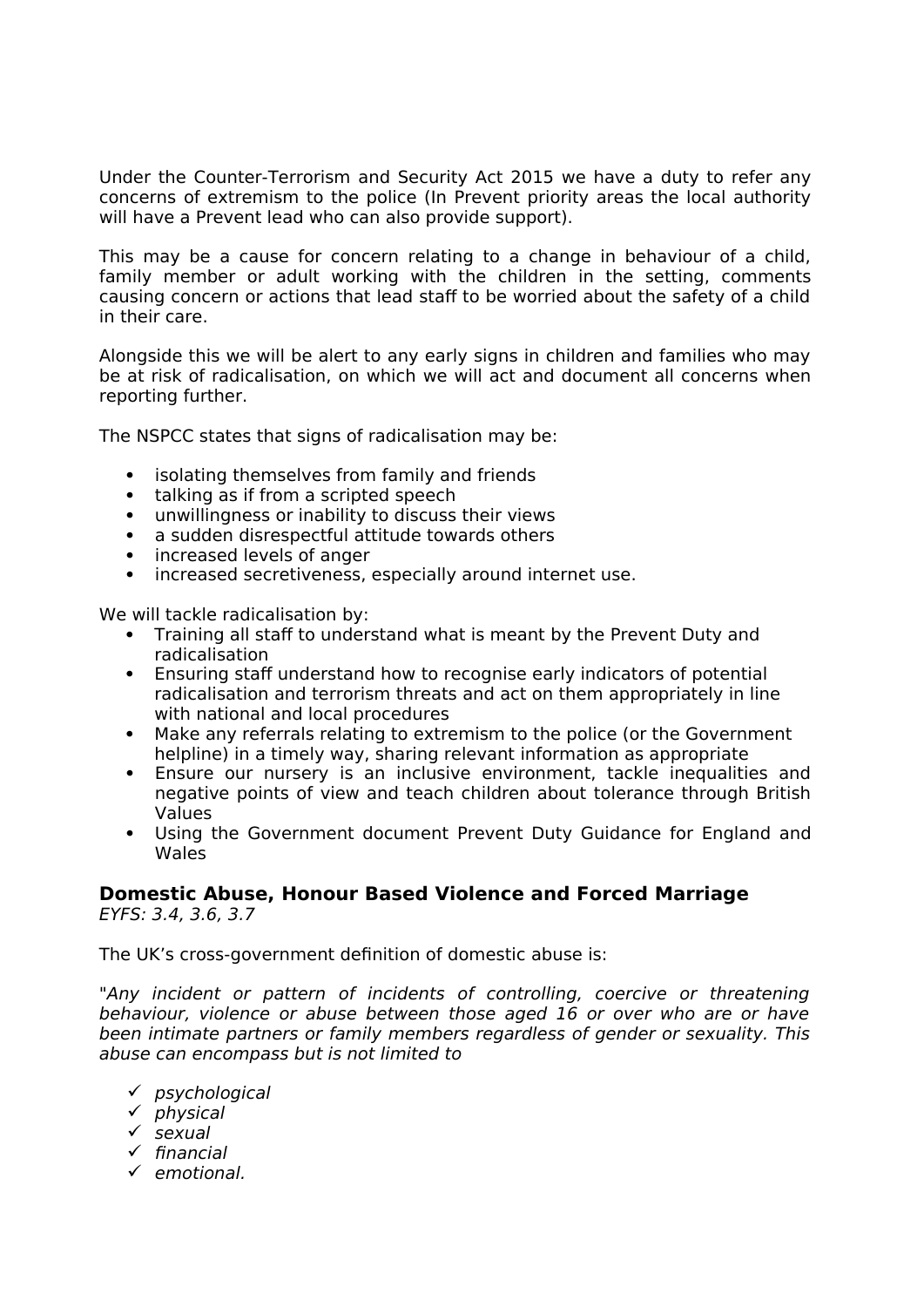The Serious Crime Act 2015 section 76 created a new offence of "controlling or coercive behaviour in an intimate or family relationship".

The Domestic Violence, Crime and Victims Act 2004 extended provisions to help stop domestic abuse and created the new offence of "causing or allowing the death of a child or vulnerable adult". This Act was amended in 2012 by the Domestic Violence, Crime and Victims (Amendment) Act 2012 to include 'causing or allowing serious physical harm (equivalent to grievous bodily harm) to a child or vulnerable adult'.

Where domestic abuse is taking place in a child's home the child is at risk of harm, whether they witness the violence or not. This may take the form of physical abuse, sexual abuse, emotional abuse or neglect. At Giant Leap Childcare we ensure that if there are any signs or symptoms that domestic abuse may be occurring we act without haste and follow our main safeguarding / child protection policy

Signs may include:

- Visible signs of injury on the adult being abused
- Changes in behaviour of the adult(s) and child e.g. the abused adult may become withdrawn, show low levels of self-esteem
- One adult being visible worried about what their partner may say in a certain situation (e.g. if the child has become dirty or injured at nursery)
- One adult becoming scared of their partner
- Adults becoming isolated from their friends or family
- Signs of abuse in the child (as per the main safeguarding policy).

As part of our duty to keep children safe we provide the following:

Support leaflets and numbers for females and males who may be experiencing domestic abuse

#### **Honour based Violence**

'Honour' based violence (HBV) is a type of domestic abuse which occurs in the name of so called 'honour'. Some families believe that certain actions bring shame on the family and may react with punishment. This may be rejecting a forced marriage, having a relationship not approved by the family, wearing the wrong clothing or wearing makeup. This can happen in families from a variety of cultures and countries and also happens within the UK.

Signs of HBV may include changes in behaviour of the person undergoing the violence, changes in how they dress or act and also in comments they make.

If signs of HBV are present in a parent or staff member within the nursery then we will act and follow our safeguarding policy to keep children safe in the environment as well as seeking support for the adult involved.

### **Forced Marriage**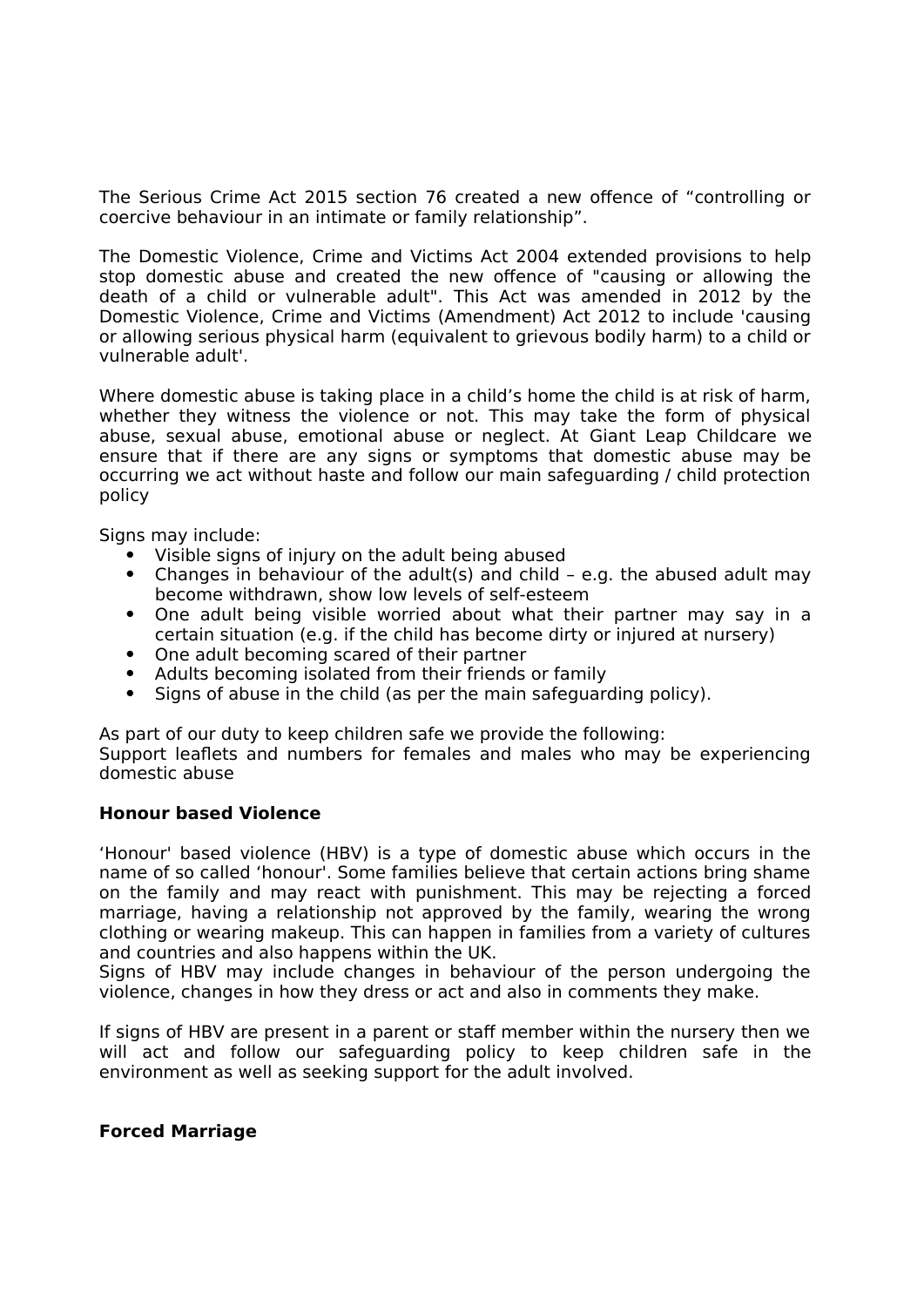We are aware arranged marriages are part of some cultural practices. We also recognise there is a clear distinction between a marriage in which the both parties are willing and able to give an informed consent to, and a marriage which is forced. Forced marriage is a criminal offence.

A forced marriage is a marriage in which one or both spouses do not and/or cannot consent to the marriage and duress is involved. If we become aware of a forced marriage occurring then we will report it to the appropriate body. If the person is under the age of 18 then we will report it to the children's social care team as this is a child protection issue. We will follow our safeguarding reporting procedure.

### **Online Safety.**

We take the safety of our children very seriously and this includes their online safety. Please refer to the Online Safety policy for details on this.

### **Nominated Officers**

Designated Safeguarding Leads: Jade Taylor and Deputy Designated Safeguarding Leads: Rosie Graham and Clare Metcalfe

One of the Designated Safeguarding Leaders will always be available to provide guidance and support and should be the initial point of contact for anyone who may have concerns regarding a child's welfare. If the concern is related to the Designated Safeguarding Leader, the Nursery Director should be informed and the appropriate action will be taken.

The DSL will:

- Contact the Local Authority children's social care team to report concerns and seek advice. If it is believed a child is in immediate danger we will contact the police. If the safeguarding concern relates to an allegation against an adult working or volunteering with children then the DSL will follow the reporting allegations procedure (see below).
- Document any concerns- record the information and action taken relating to the concern raised
- Speak to the parents concerned unless advised not to do so by LA social care team
- The DSL will follow up. We never assume that action has been taken.
- Go to the Designated Safeguarding Officer
- Explain that you have a sensitive matter to discuss
- Thank you for coming, have you recorded it?
- Have you shared this with anyone else?
- I will get back to you when I have spoken to LADO

#### **Adults Working with / Who Have Contact with Children**